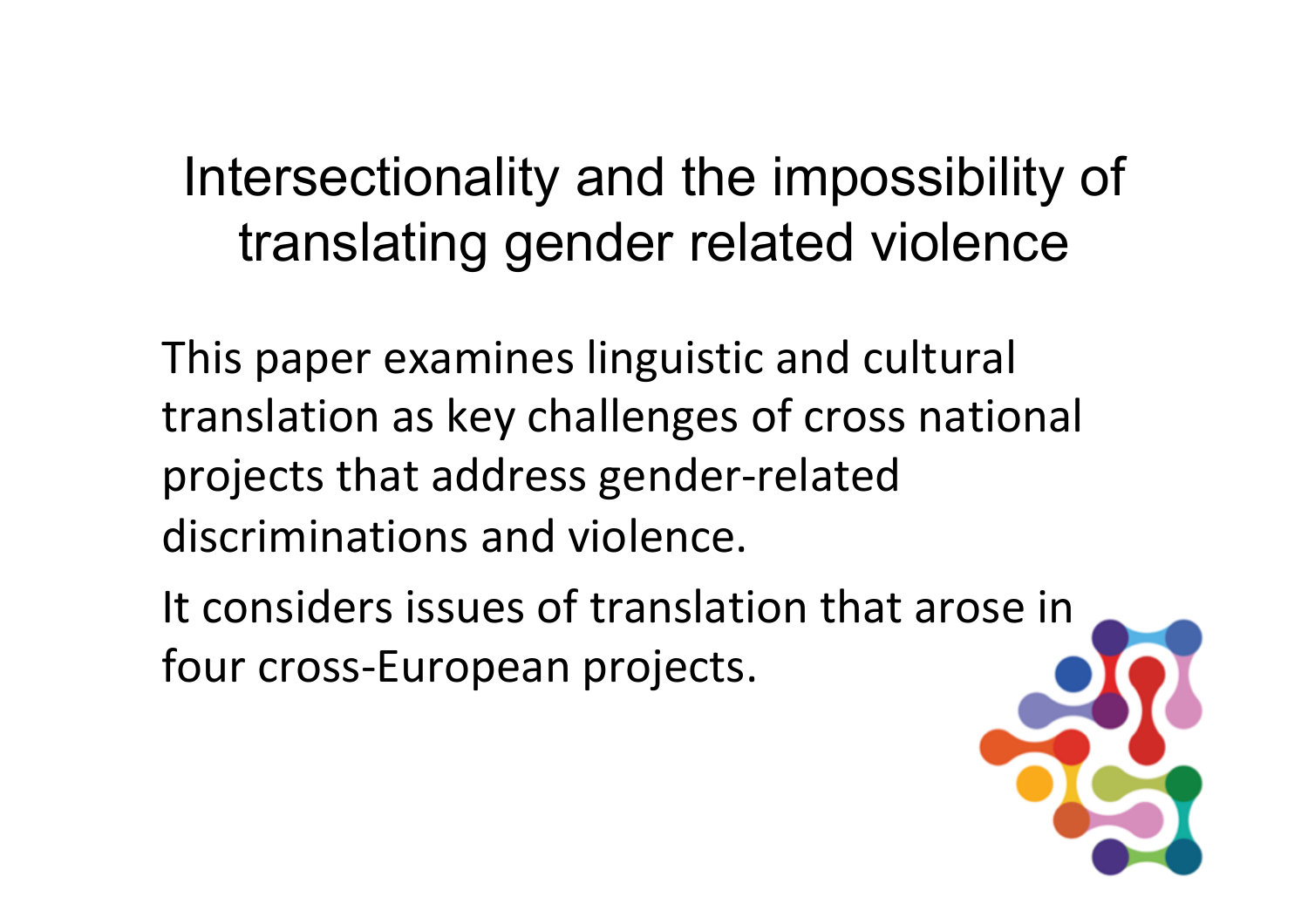# **gigi guizzo**

# Director of European Projects Twitter @gigiguizzo @making\_projects FB @makingprojectsCEPS



http://transit.es/

http://www.e-itd.com/ http://asceps.org/

**Barcelona** 



**id**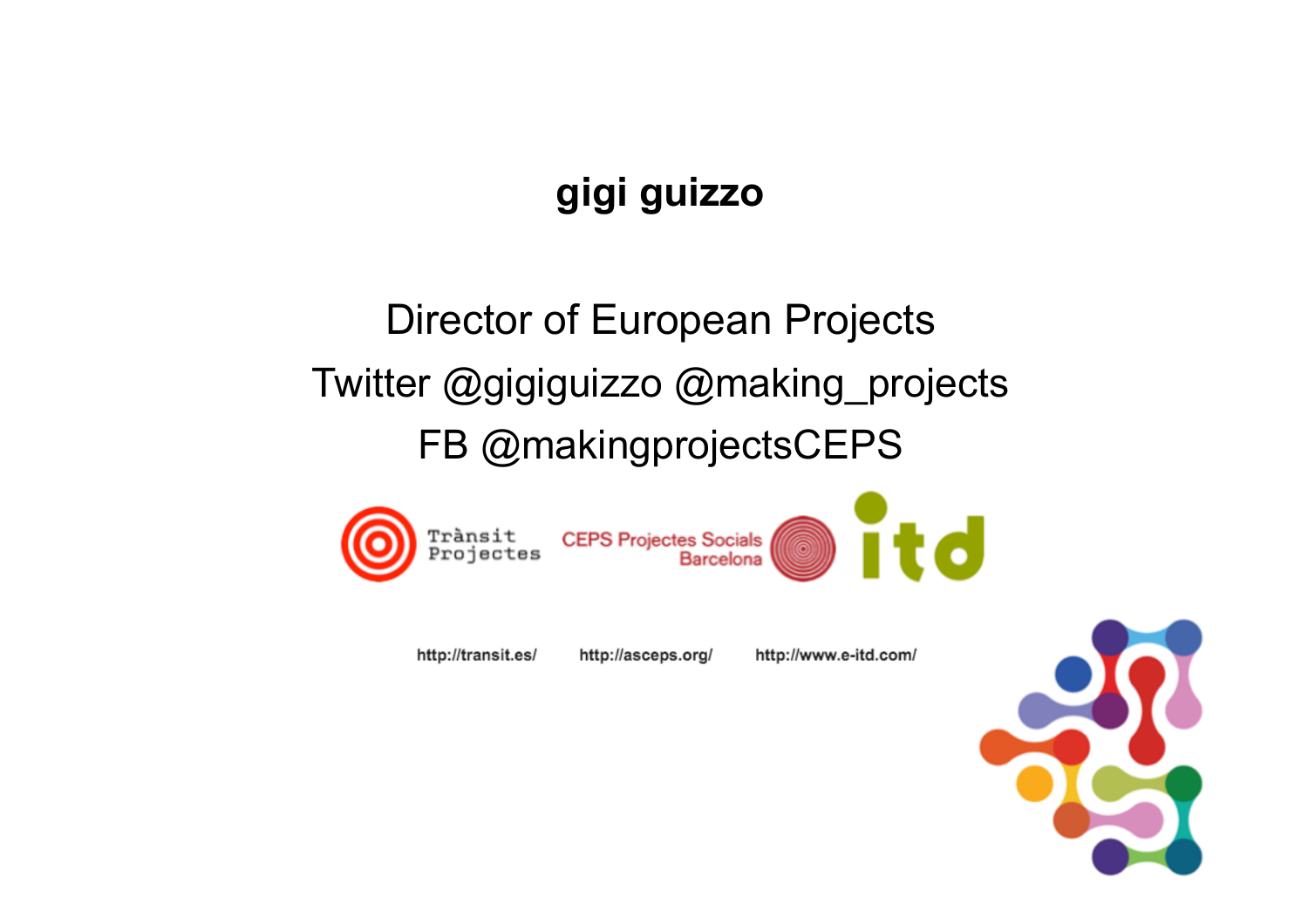# **Why is it important to address translation problems ?**

- Research across countries / cultures / languages brings difficulties of translation.
- Projects about gender and violence need to be especially sensitive to this, to allow fruitful cross-cultural exchange, research comparison and sharing of results and resources.
- Researchers face varying understandings of the main terms used, including of: gender violence, domestic violence, gender based violence and gender-related violence.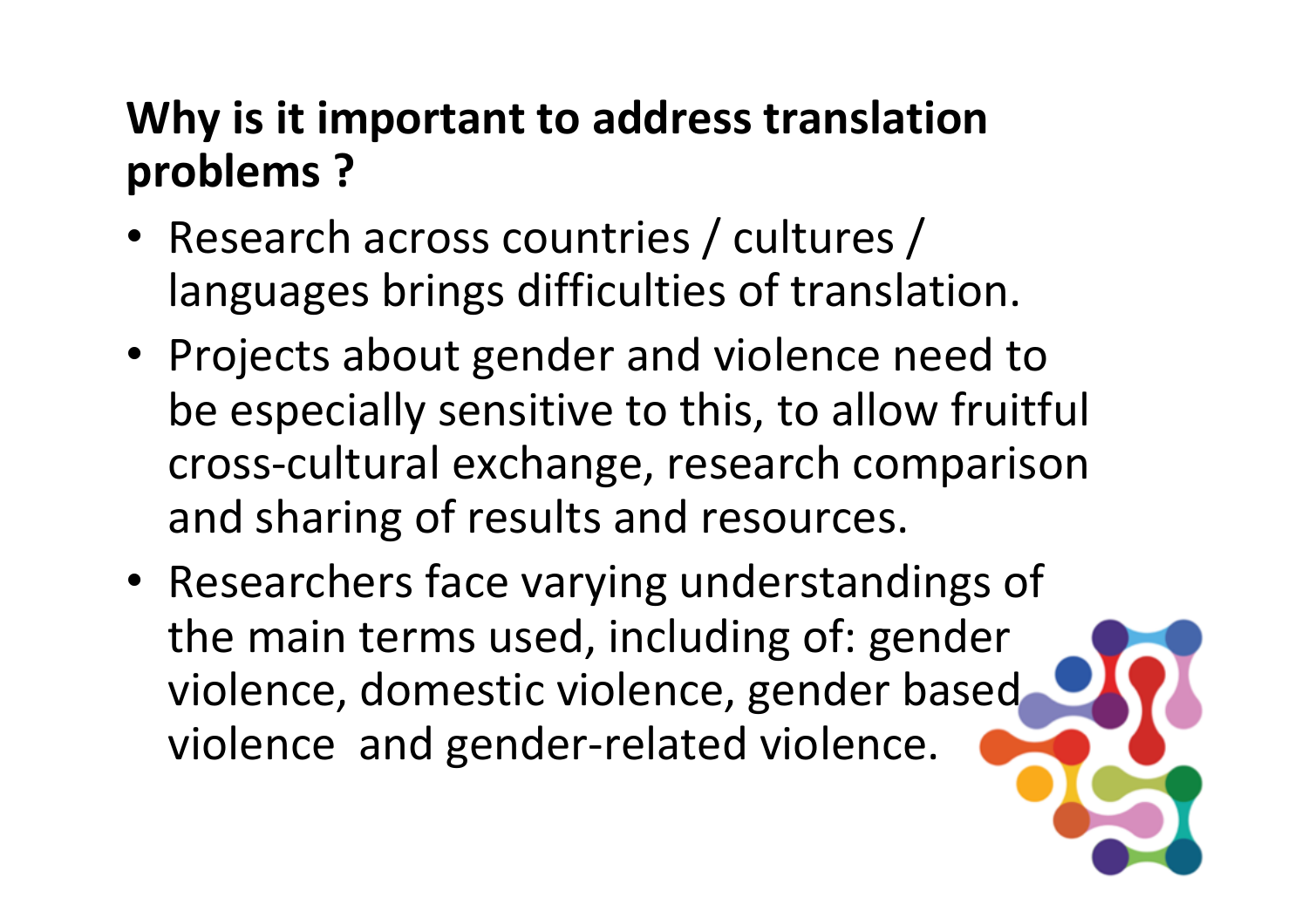

(Chapter 18)

### **Lost in Translation? Comparative and International Work on Gender-Related Violence**

*Gigi Guizzo, Pam Alldred and Mireia Foradada-Villar*

## The Routledge Handbook of Gender and Violence

Edited by Nancy Lombard

December 2017

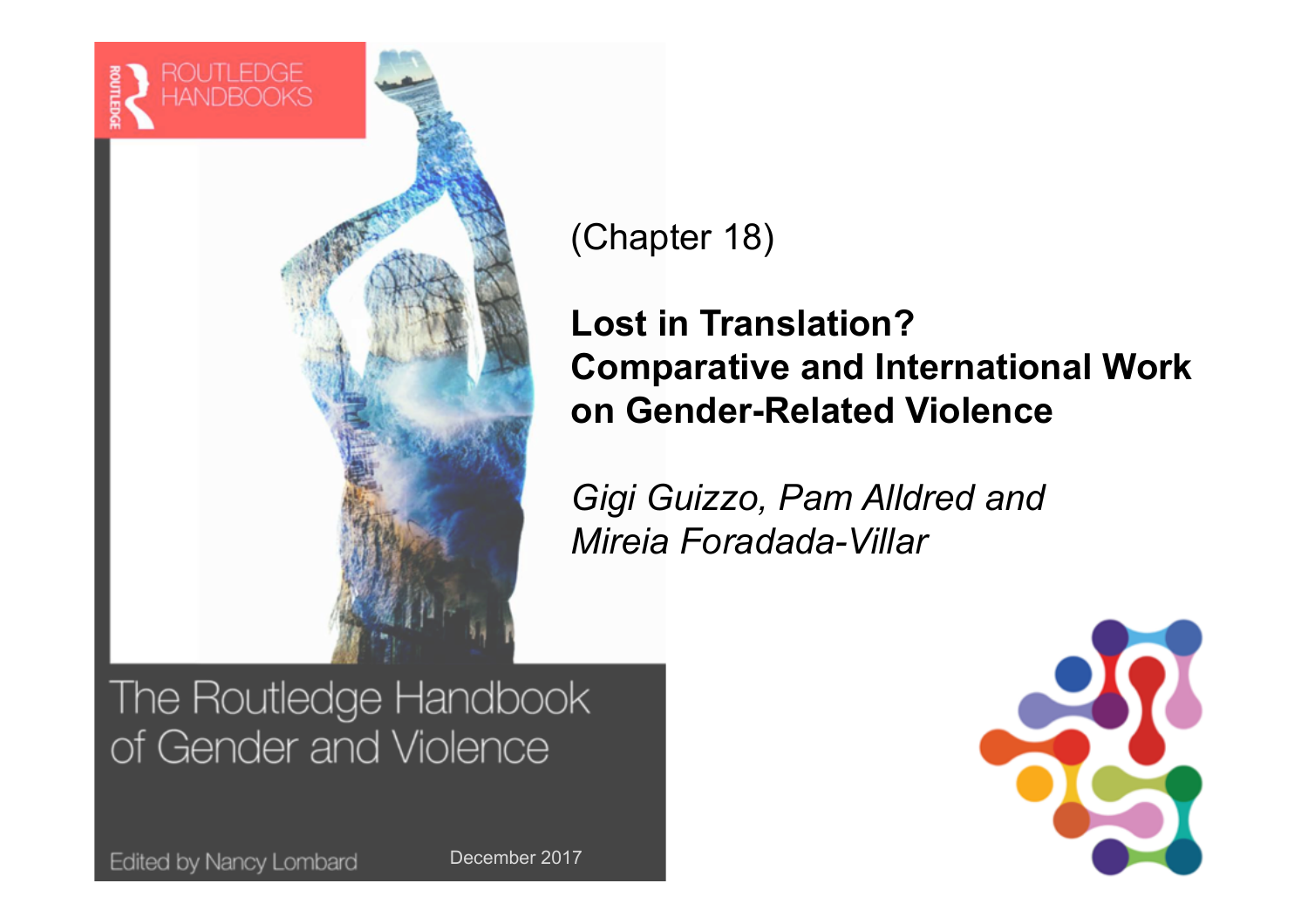# Main issues discussed:

i) the difficulties of agreeing relevant translations, ii) the problem of precision across cultural frameworks, 

iii) the problem of working in English as a 'shared' research language that runs the risk of normalizing a false sense of a universal experience of discrimination.

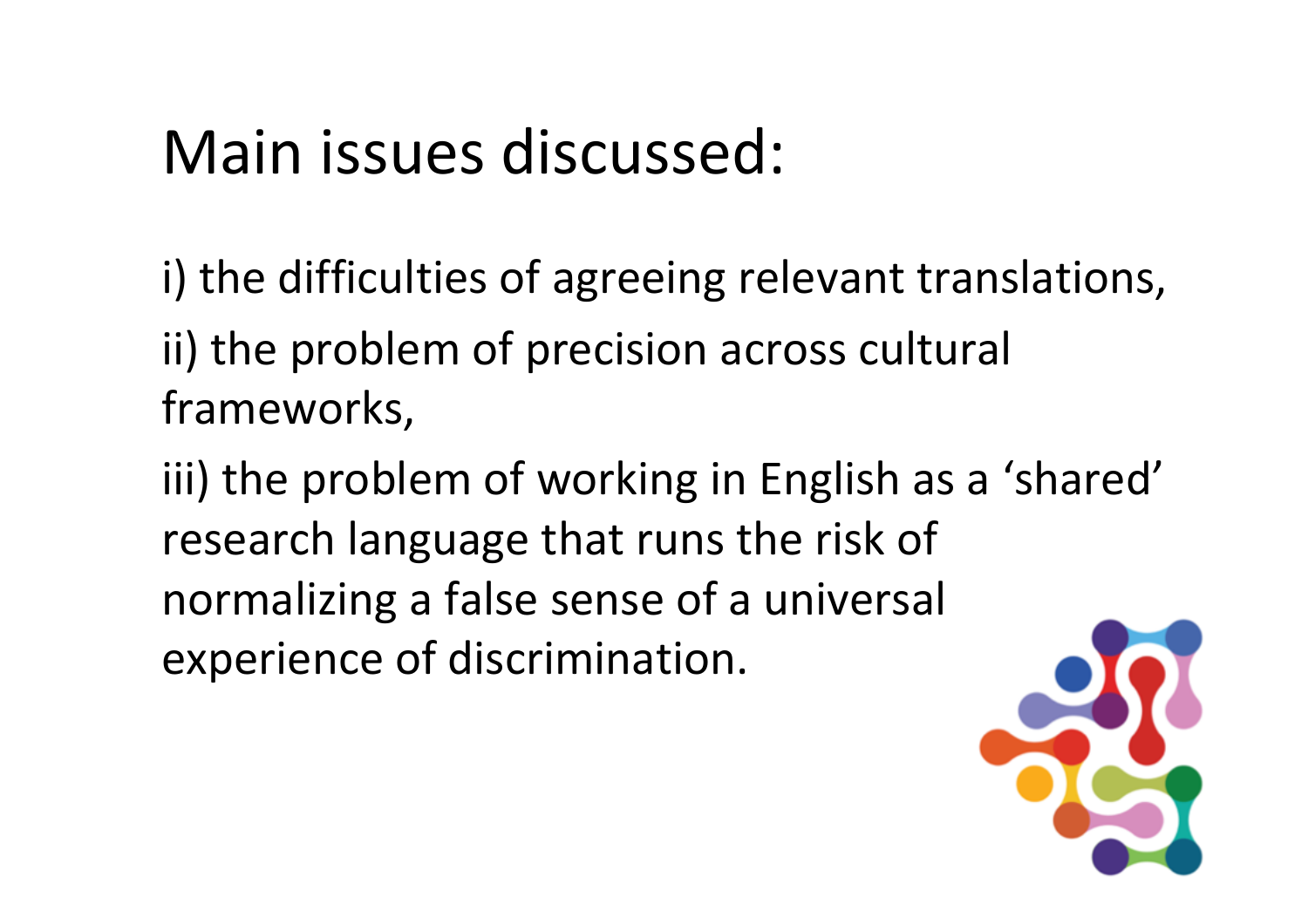# **Projects Funded by the European Union's DG Justice**

Gap Work: Improving Gender-Related Violence Intervention and Referral Through 'Youth Practitioner' Training

• http://sites.brunel.ac.uk/gap

Companies Against Gender Violence 

• http://carve-daphne.eu

Universities Supporting Victims of Sexual Violence: Training for Sustainable Services

• http://usvreact.eu/ 

Igualtats connectades (Equality Connected): Intersectionality in Local Public Policies'

• http://igualtatsconnect.cat

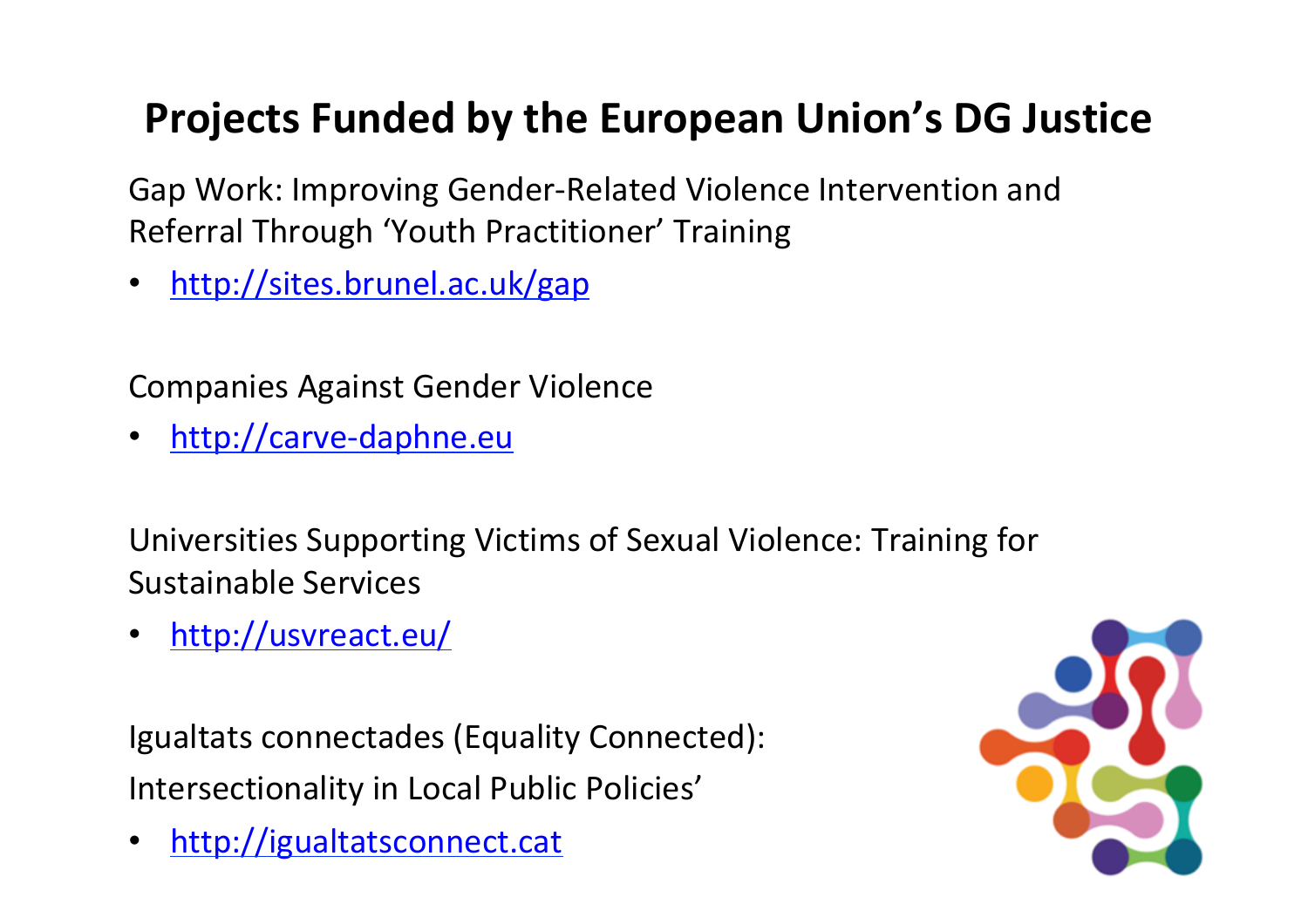Research projects about gender related violence and discrimination that work across different countries, and may wish to produce shared conclusions or suggest shared actions, need to address the difficulty of **translation from the start.** 

They need to work with the tensions (rather than against them) that come up when terminologies and meaning are discussed in a group with people from different countries working on one shared subject across different languages and cultural contexts.

It is here where an **intersectional approach helps highlight how discrimination is always inherently relational to the context it happens in, and** always escapes a 'complete' translation.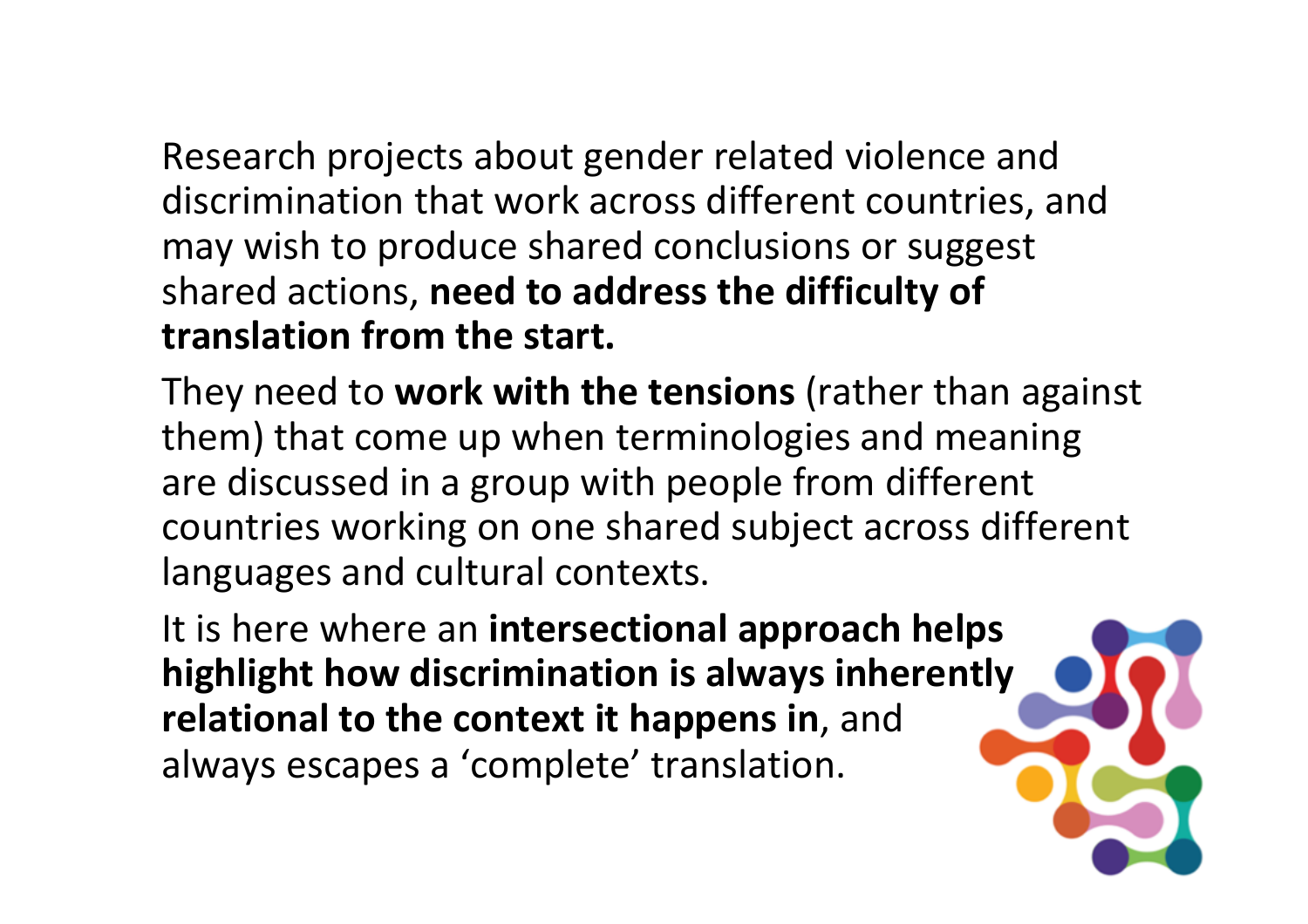### http://igualtatsconnect.cat

https://www.youtube.com/watch?v=iVvXyLiXREA&t=109s 

# interseccional

# What is intersectiona



**UVIC** UNIVERSITAT DE VIC UNIVERSITAT CENTRAL DE CATALUNYA





Aquest projecte (REC-PP- 2016-2- 776043) ha estat finançat amb el suport de la Comissió Europea. Els seus continguts i materials són responsabilitat exclusiva dels seus autors. La Comissió no és responsable de l'ús que es pugui fer de la informació aquí difosa.